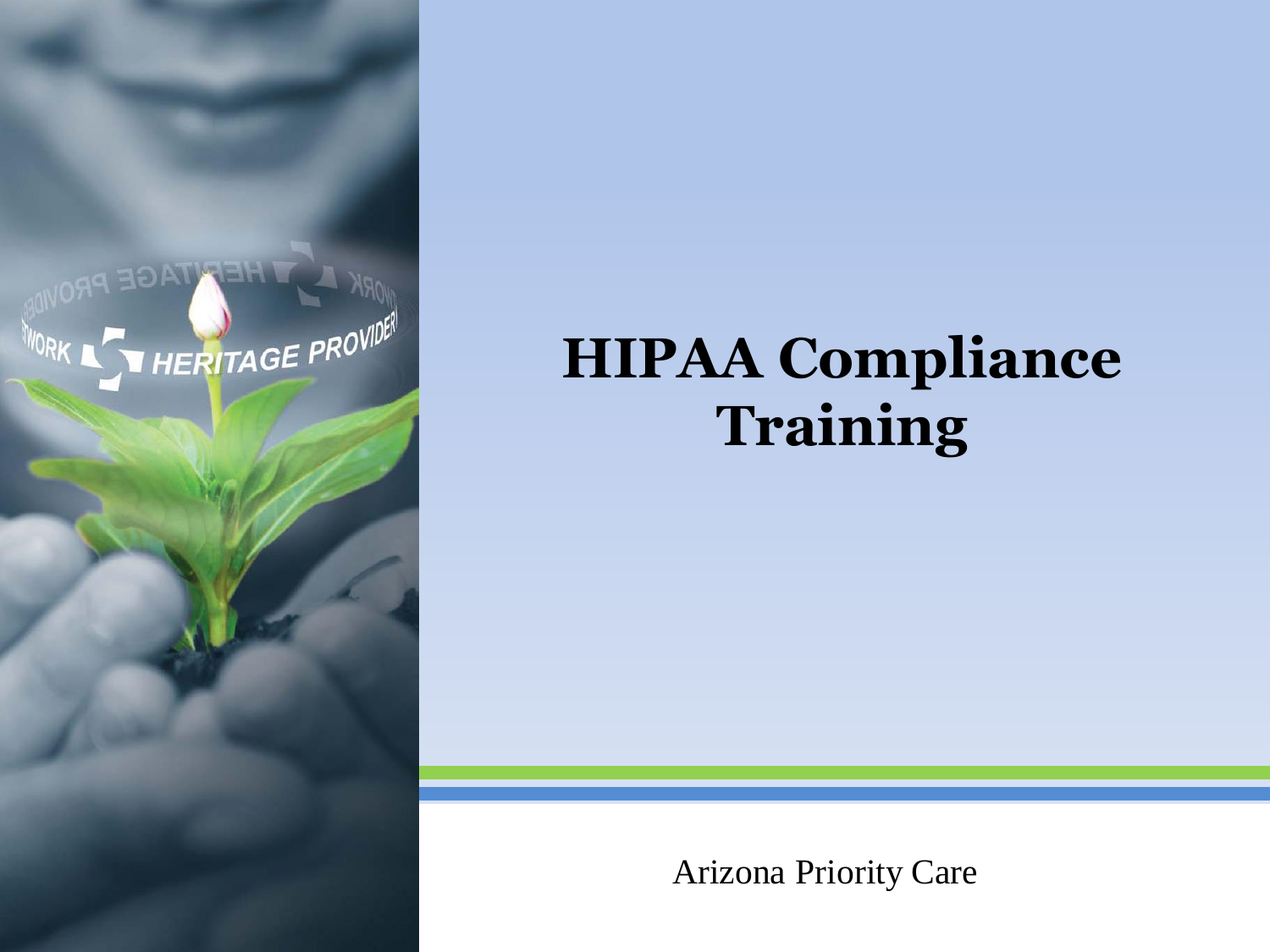# Table of Contents

At the end of this training, please complete the quiz successfully to receive the "Certificate of Completion". The training is not complete until the certificate and quiz results are submitted to contact information listed on the certificate.

- Key Terms and Acronyms
- What is HIPAA?
- **HIPAA Enforcement**
- Protected Health Information (PHI)
- De-identification of PHI
- Patient Rights of PHI Disclosure
- Permitted Uses & Disclosures of PHI
- Top 10 Privacy & Security Practices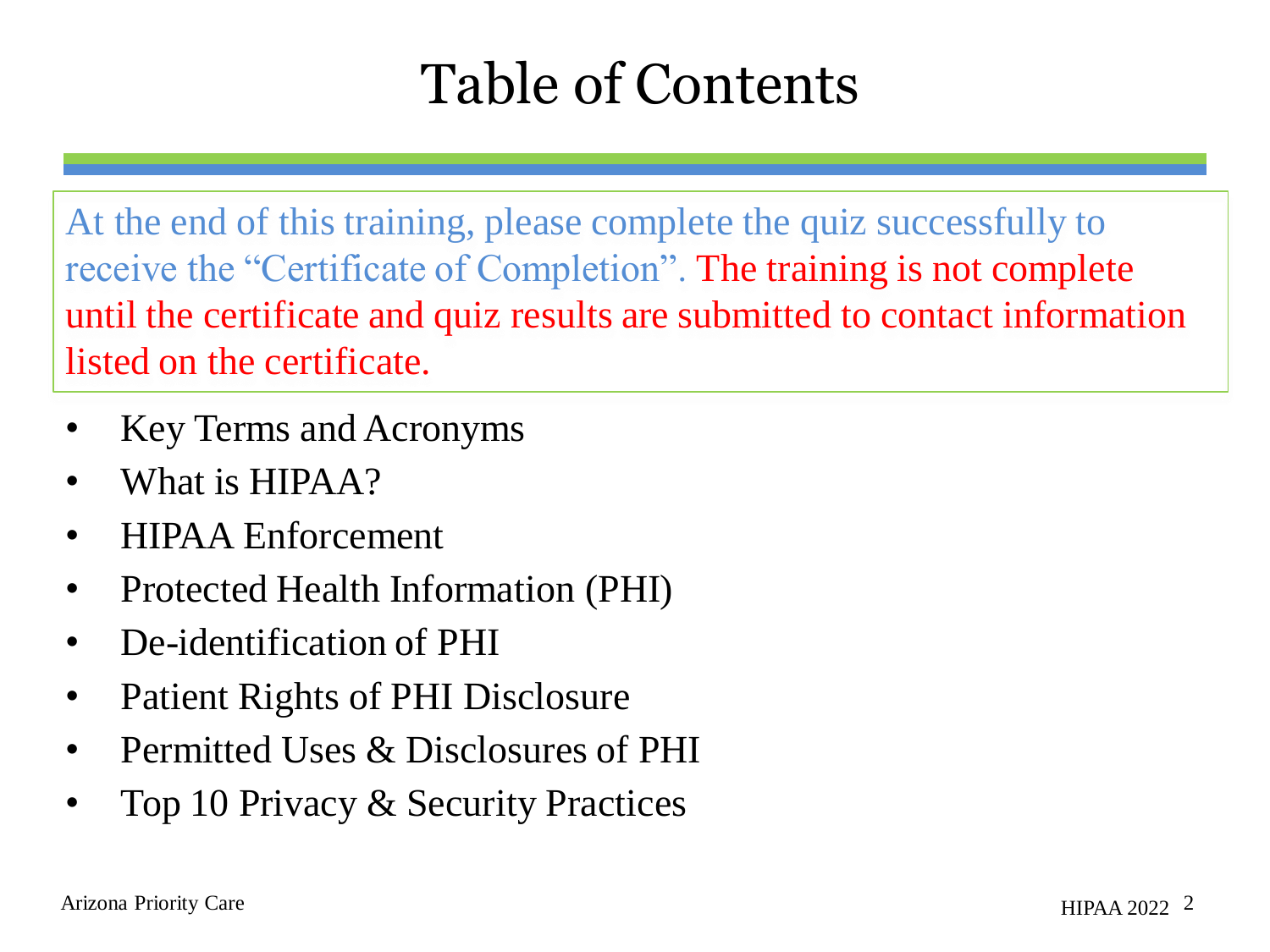## Key Terms and Acronyms

- **Privacy** The right of an individual to keep his/her individual health information from being disclosed.
- **Use** With respect to individually identifiable health information, the sharing, employment, application, utilization, examination, or analysis of such information within an entity that maintains such information. (Also see Part II, 45 CFR 164.50)
- **Disclose** Release or divulgence of information by an entity to persons or organizations outside of that entity. (Also see Part II, 45 CFR 164.501)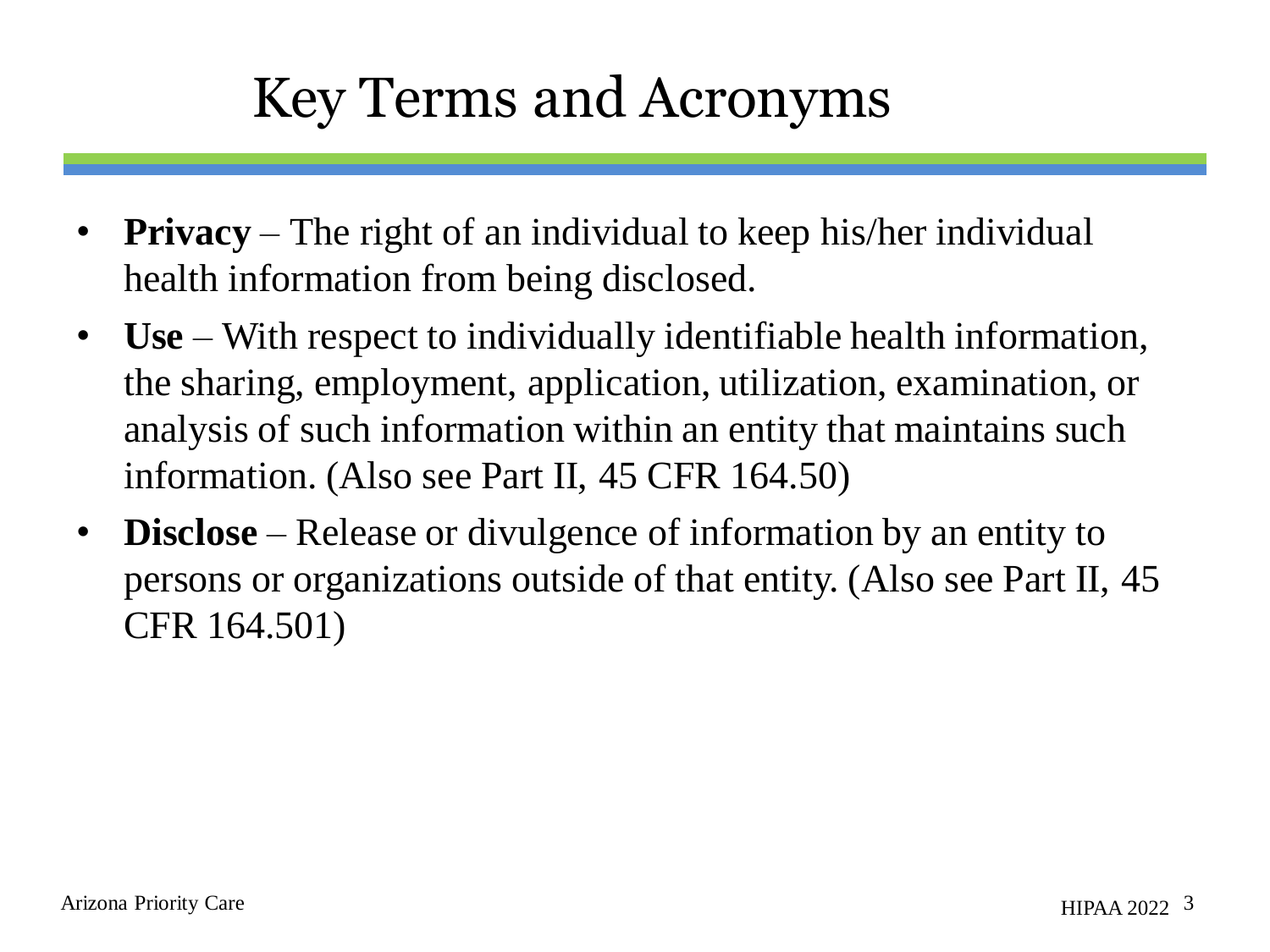## Key Terms and Acronyms

- **Authorization** The mechanism for obtaining consent from a patient for the use and disclosure of health information for a purpose that is not treatment, payment or health care operations. For example, Protected Health Information (PHI) released for special Olympics activity.
- **Minimum Necessary** When using any PHI, an entity must generally make reasonable efforts to limit itself to "the minimum necessary to accomplish the intended purpose of the use, disclosure, or request."
- **Covered Entity** Defined as (1) health plans, (2) health care clearinghouses, and (3) health care providers who electronically transmit any health information in connection with transactions for which HHS has adopted standards.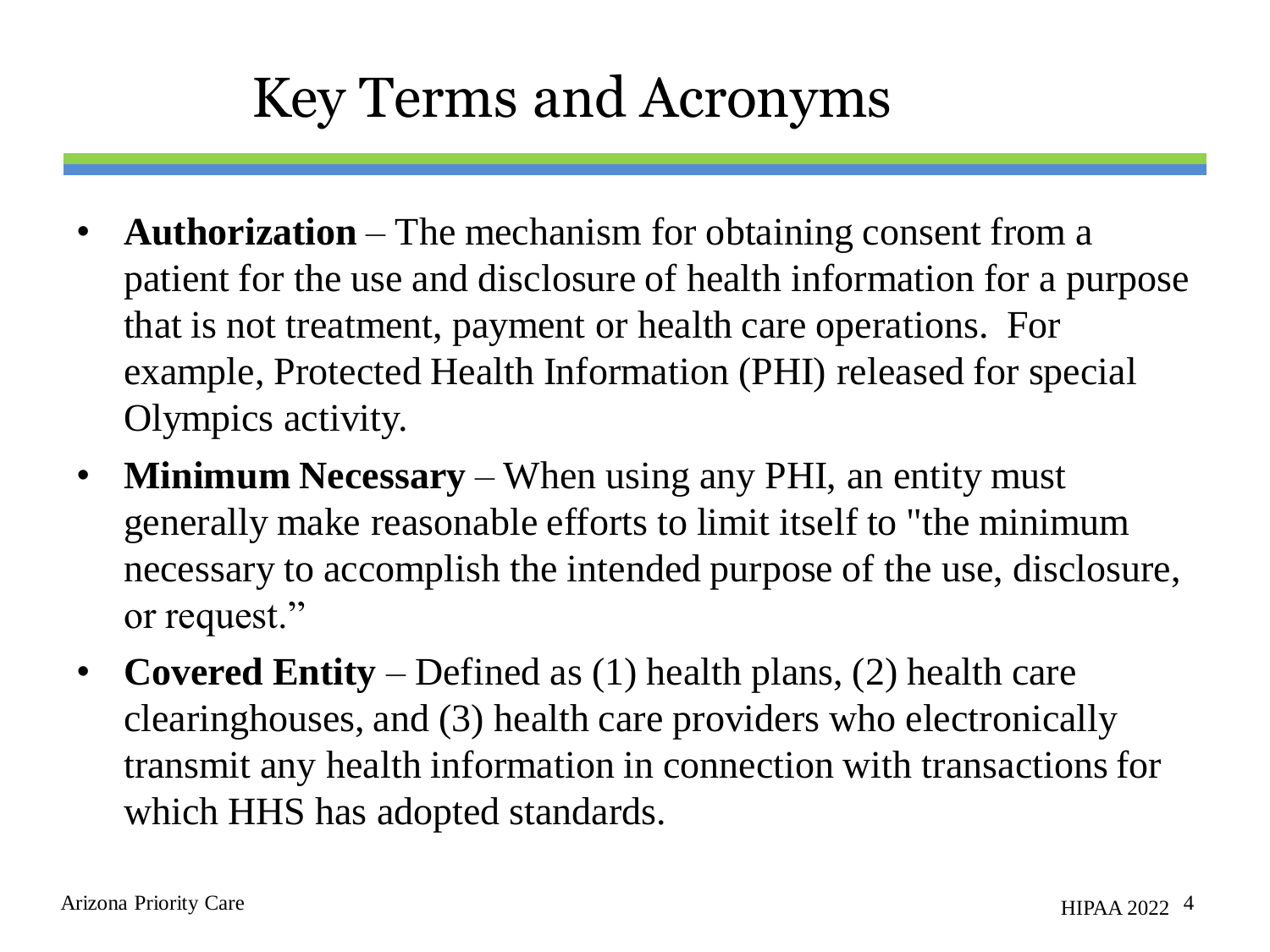# What is HIPAA?

Health Insurance Portability and Accountability Act of 1996 & Health Information Technology for Economic and Clinical Health Act of 2009 (Federal Law)

Portability:

- Protects and guarantees health insurance coverage when an employee changes job.
- Establishes national standards for electronic data transmission portability: Transactions (Enrollment, Eligibility, Claims, Payment and others), code-sets and identifiers.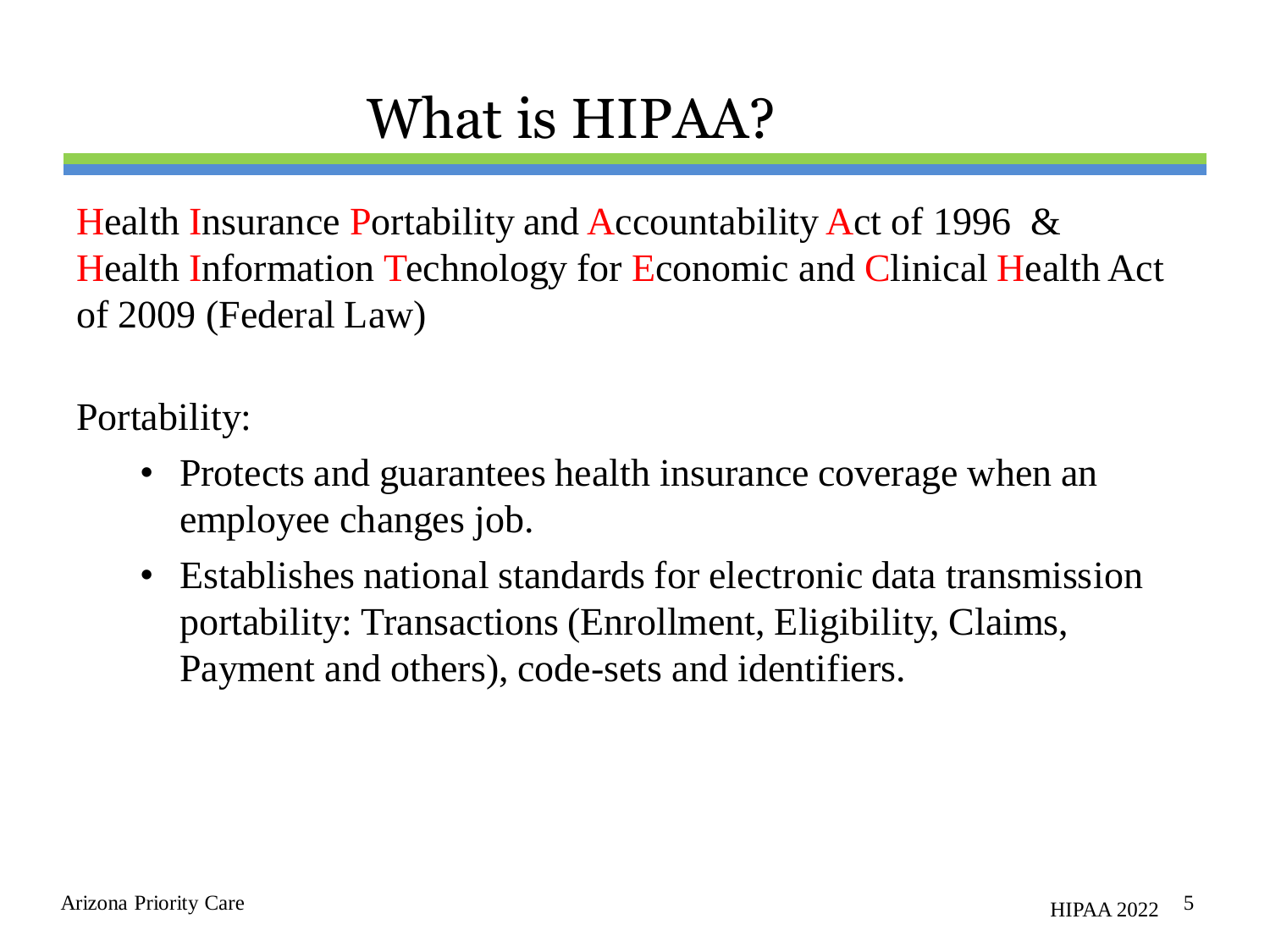# What is HIPAA?

Health Insurance Portability and Accountability Act of 1996 & Health Information Technology for Economic and Clinical Health Act of 2009 (Federal Law)

Accountability:

- Protects health data integrity, confidentiality and availability.
- Administrative simplification: Reduces fraud and abuse, makes fraud prosecution easier (Medicare/Medicaid).
- Establishes standards for protection of health information o Privacy (operational, consumer control, administration) o Security (administrative, physical, technical, network)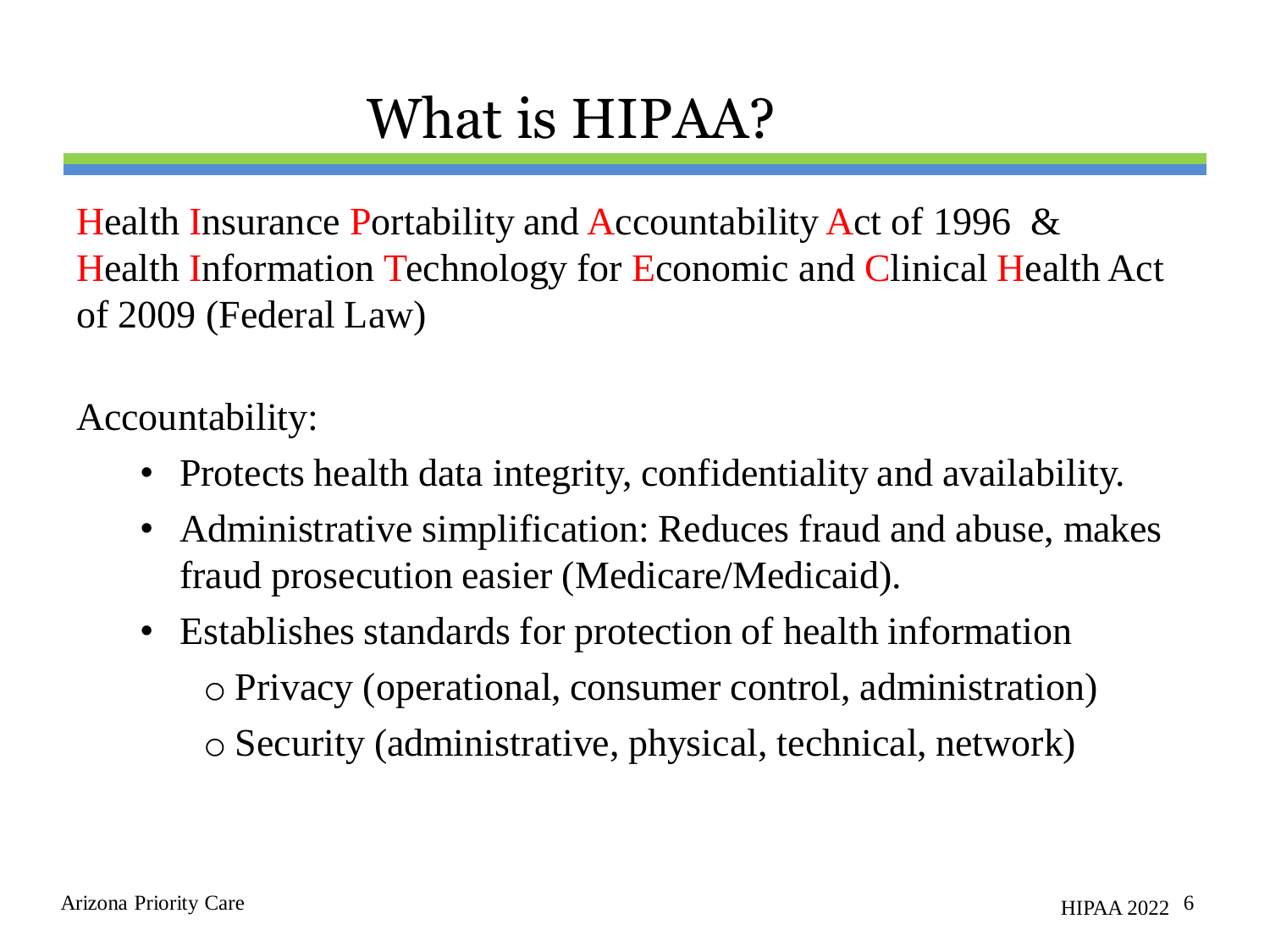# What is HIPAA?

Health Insurance Portability and Accountability Act of 1996 & Health Information Technology for Economic and Clinical Health Act of 2009 (Federal Law)

Health Information Technology:

- Expands HIPAA to protect electronic PHI.
- Provides patients the right to obtain their PHI in electronic format.
- Requires notification of any unsecured breaches to appropriate entities (i.e. patients, Health Plans, HHS).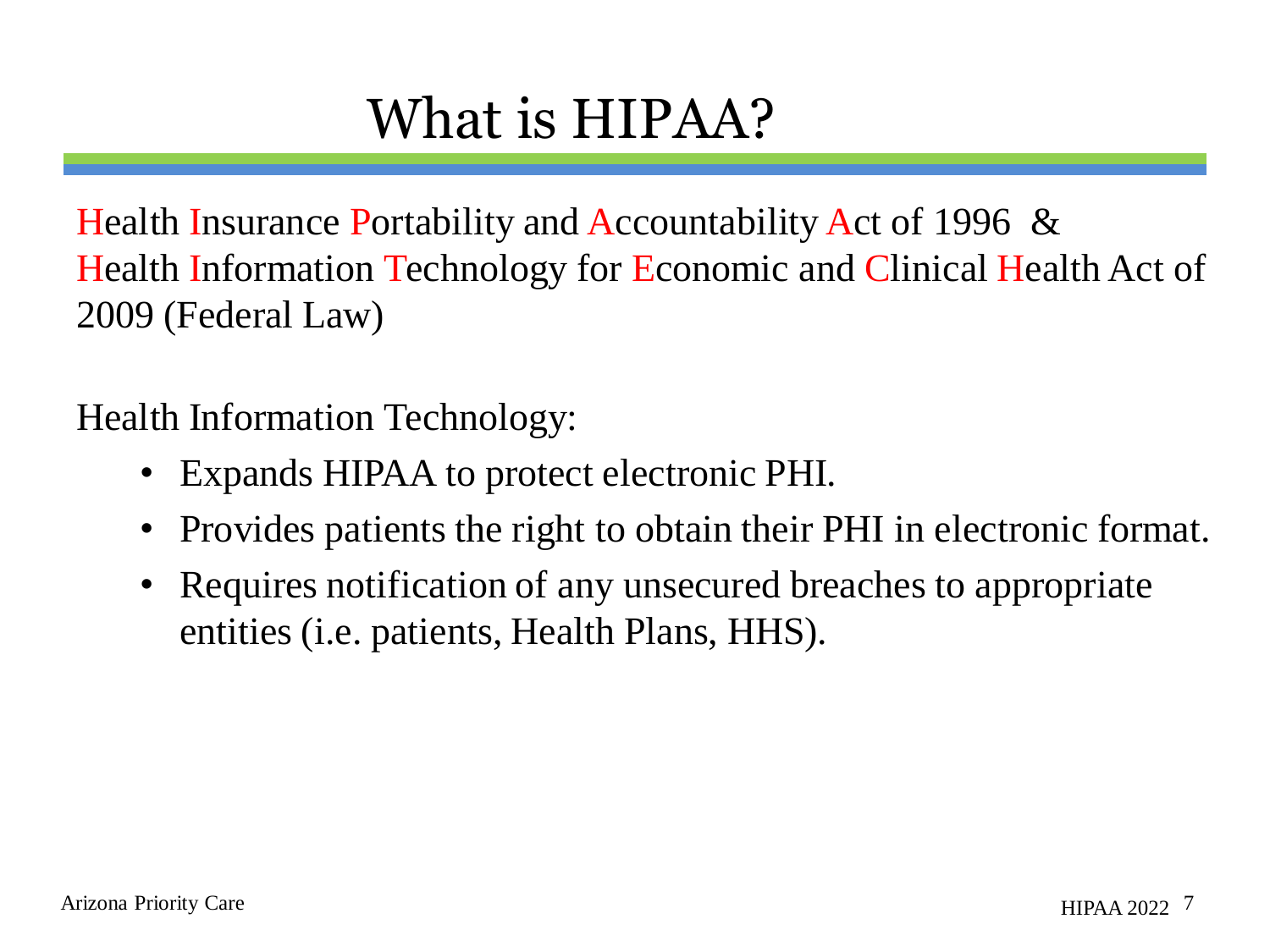#### Privacy & Security

Privacy (example):

- Operational Tracking of disclosures
- Consumer Control Disclosure of patient rights
- Administration Create policy and procedures

Security (example):

- Administrative Contingency plans e.g. disaster recovery
- Physical Facility access control
- Technical Authentication
- Network Data transmission security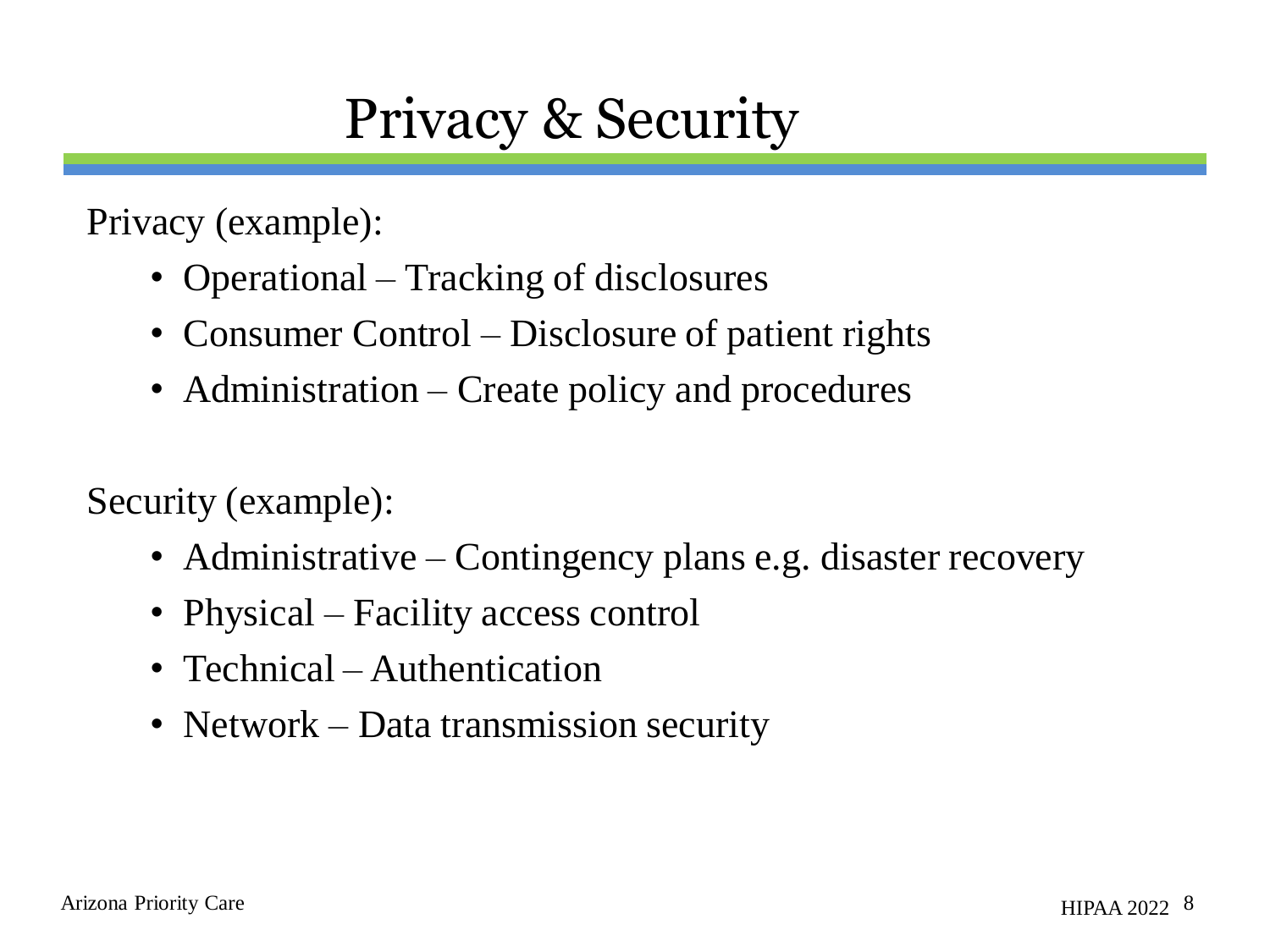# Who is Affected by HIPAA?

- Employees who handle, use, or know individuals' Protected Health Information (PHI)
- Health Care Providers (health departments, hospitals, doctors' offices, any agency that transmits PHI electronically)
- Health plans that provide or pay the cost of medical care (*e.g.,* Medicaid, Medicare, CHAMPUS, BC/BS, HMOs)
- Trading Partners Electronically exchange Protected Health Information
- Business associates Perform services "on your behalf"
- HIPAA also applies to you as a consumer of healthcare!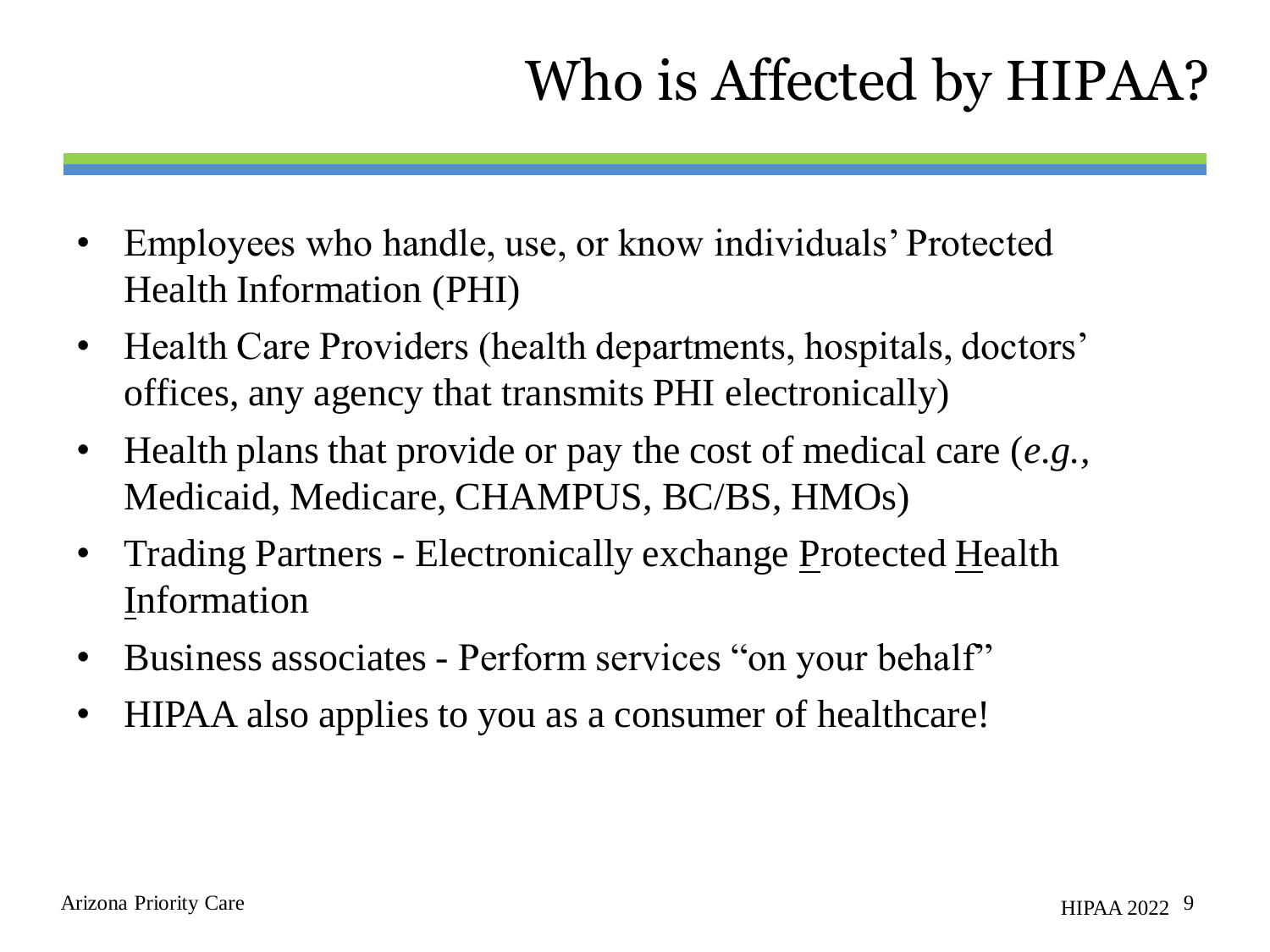# HIPAA Enforcement

- **CIVIL PENALTIES for failure to comply**
	- \$100 fine per person per violation
	- \$25,000 fine per year for multiple violations
	- \$25,000 fine cap per year per requirement
- **CRIMINAL PENALTIES for failure to comply**
	- Knowingly or wrongfully disclosing or receiving PHI: \$50,000 fine and/or one year imprisonment
	- Commit offense under false pretenses: \$100,000 fine and/or five years imprisonment
	- Intent to sell PHI or client lists for personal gain or malicious harm: \$250,000 fine and/or ten years imprisonment

#### *You* **can be** *personally* **liable, too!**

• These penalties apply to oral, paper and electronic Protected Health Information (PHI)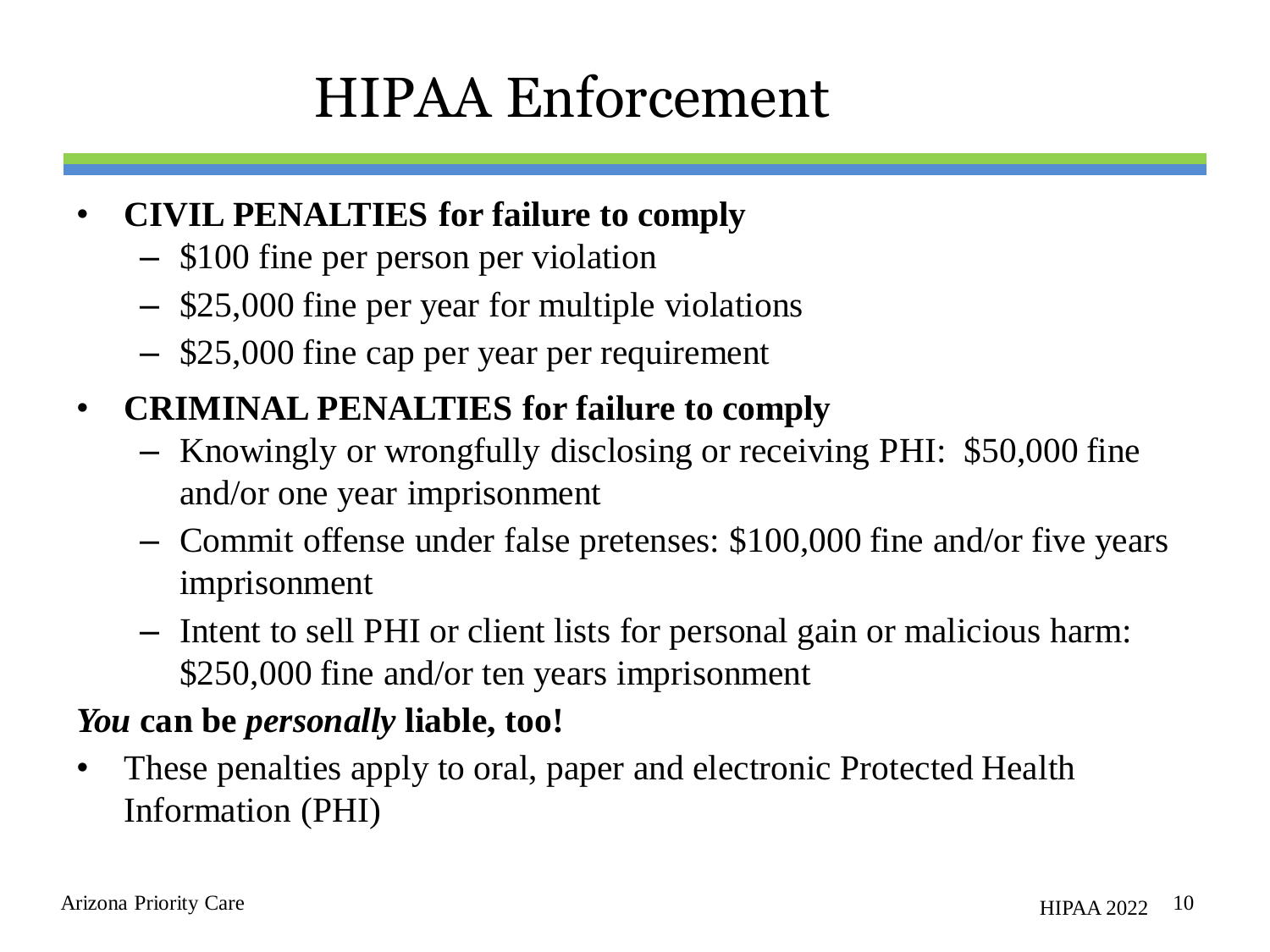# Protected Health Information (PHI)

#### (45CFR § 160.103)

- All individually identifiable health information (including demographic information, physical or mental health or other information that identifies the individual)
- Other information on treatment and care that is transmitted or maintained in any form or medium (electronic, paper, oral, etc.)

Examples of where PHI can be found:

- Medical records and billing records
- Insurance/Benefit enrollment and payment
- Claims adjudication
- Case or medical management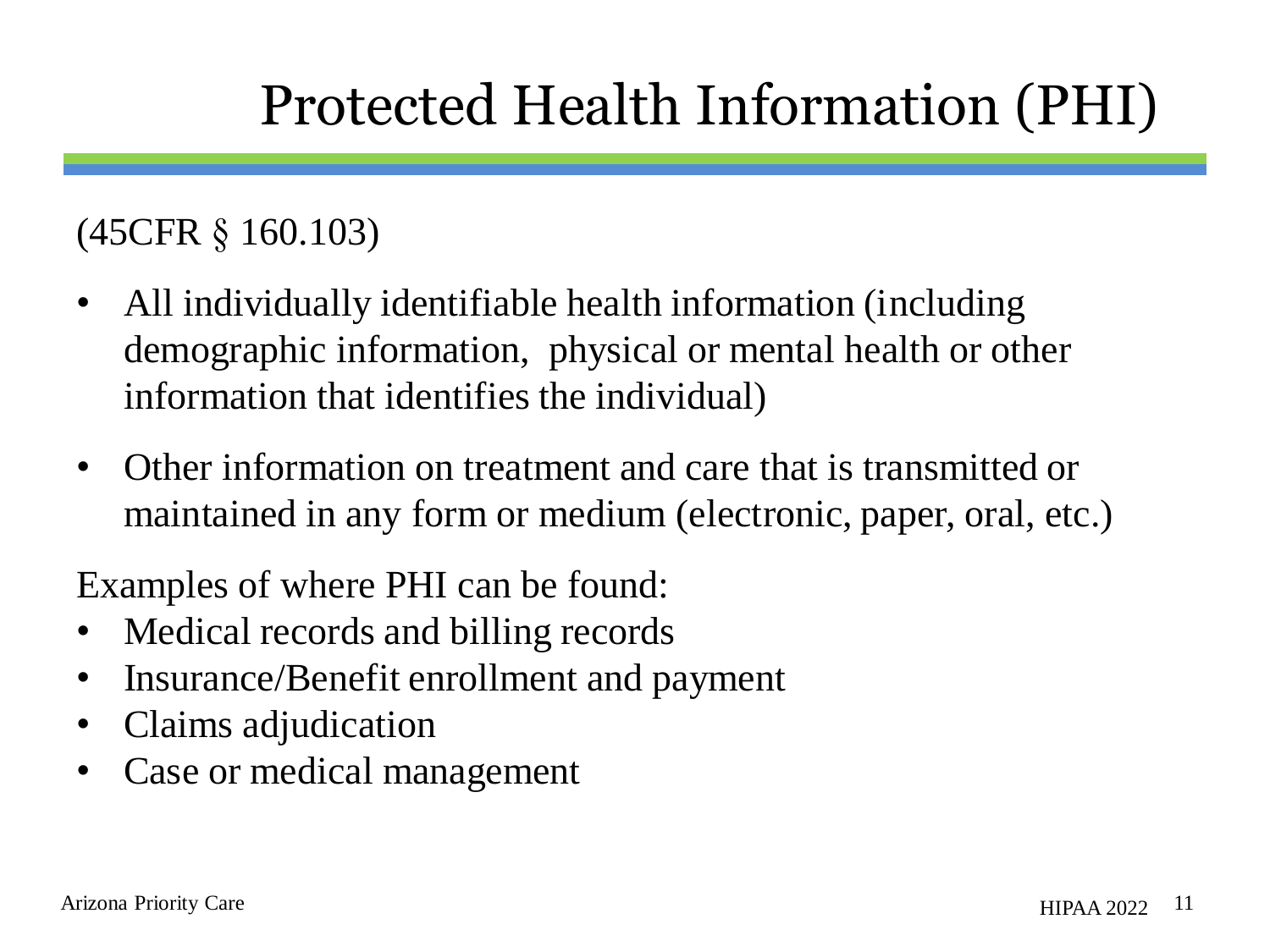# Examples of PHI

Unauthorized disclosure of any of the following, in conjunction with healthcare information will result in a HIPAA violation:

- Names
- All geographic subdivisions smaller than a state, including street address, city, county, precinct, ZIP code
- All elements of dates (except year) for dates directly related to an individual, including birth date, admission date, discharge date, date of death, etc.
- Telephone, fax numbers
- Electronic mail addresses
- Social Security numbers
- Medical record numbers
- Health plan beneficiary numbers

• Account numbers

- Certificate/License numbers
- Vehicle identifiers and serial numbers, including license plate numbers
- Device identifiers and serial numbers
- Web Universal Resource Locators (URLs)
- Internet Protocol (IP) address numbers
- Biometric identifiers, including finger and voice prints
- Full face photographic images and any comparable images
- Any other unique identifying number, or characteristic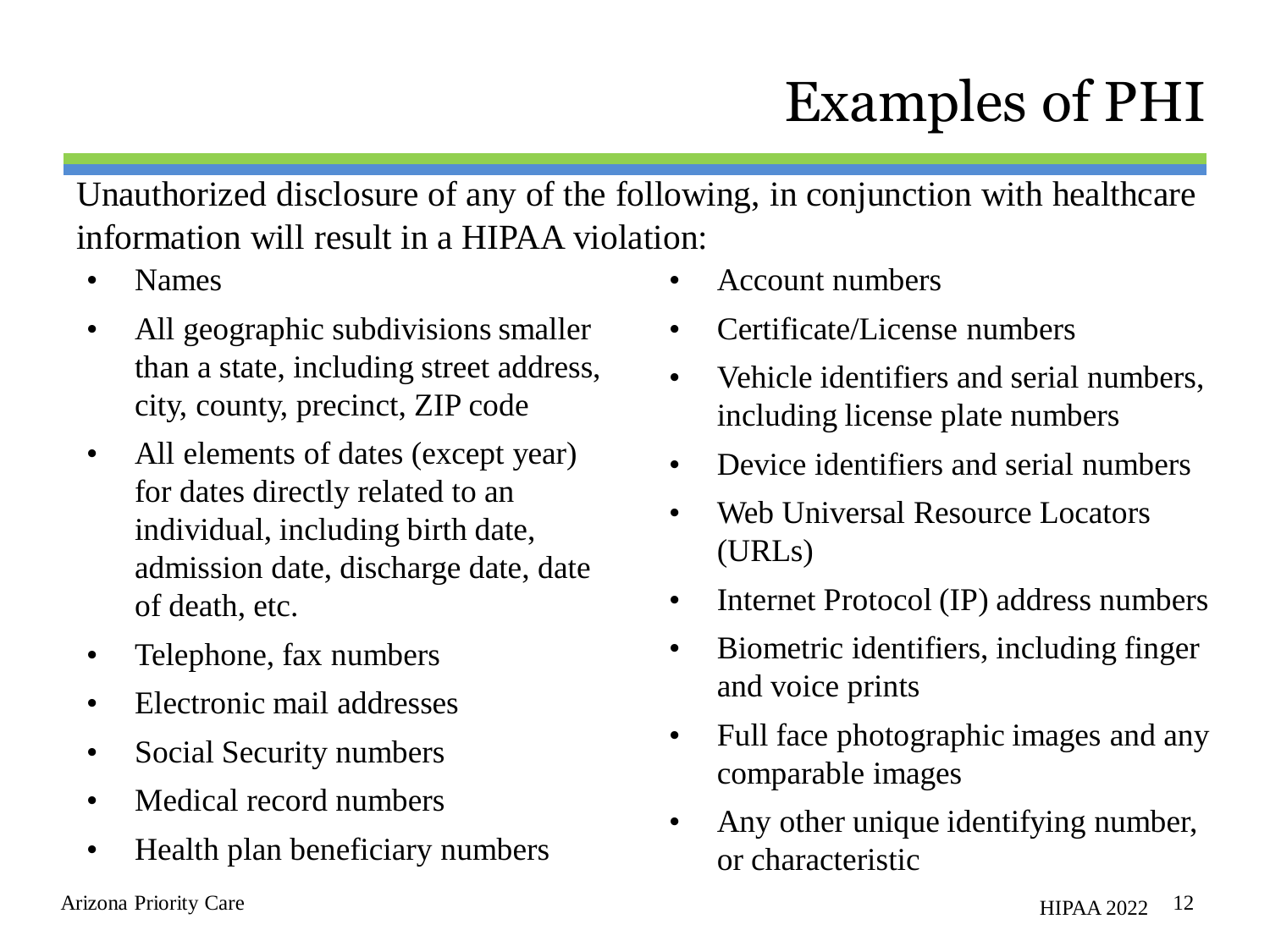# What is NOT Covered under PHI?

#### (45CFR § 160.103)

- Employment records of the employer
- Family Educational Rights and Privacy Act (FERPA) records

Preemption of state law:

Privacy Rule overrides any other state law unless that state law provides more protection for the consumer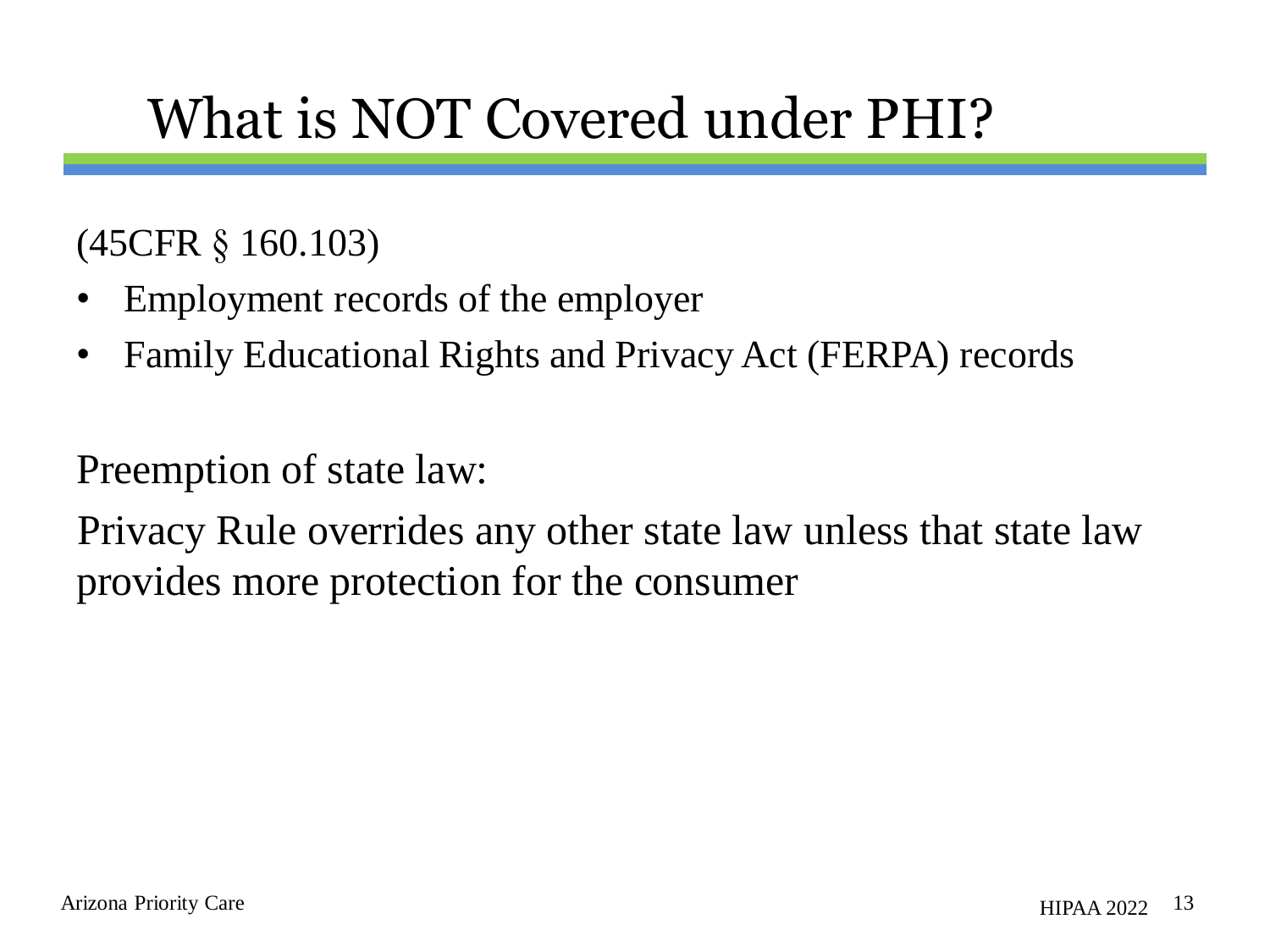# De-identification of PHI

#### (45CFR § 164.514(a)(b))

Removal of certain identifiers so that the individual who is subject of the PHI may no longer be identified. Some ways to de-identify:

- Application of statistical method or
- Stripping of listed identifiers such as:
	- Names
	- Geographic subdivisions  $\lt$  state
	- All elements of dates
	- SSNs

For research, marketing and fund raising purposes, all PHI must be de-identified.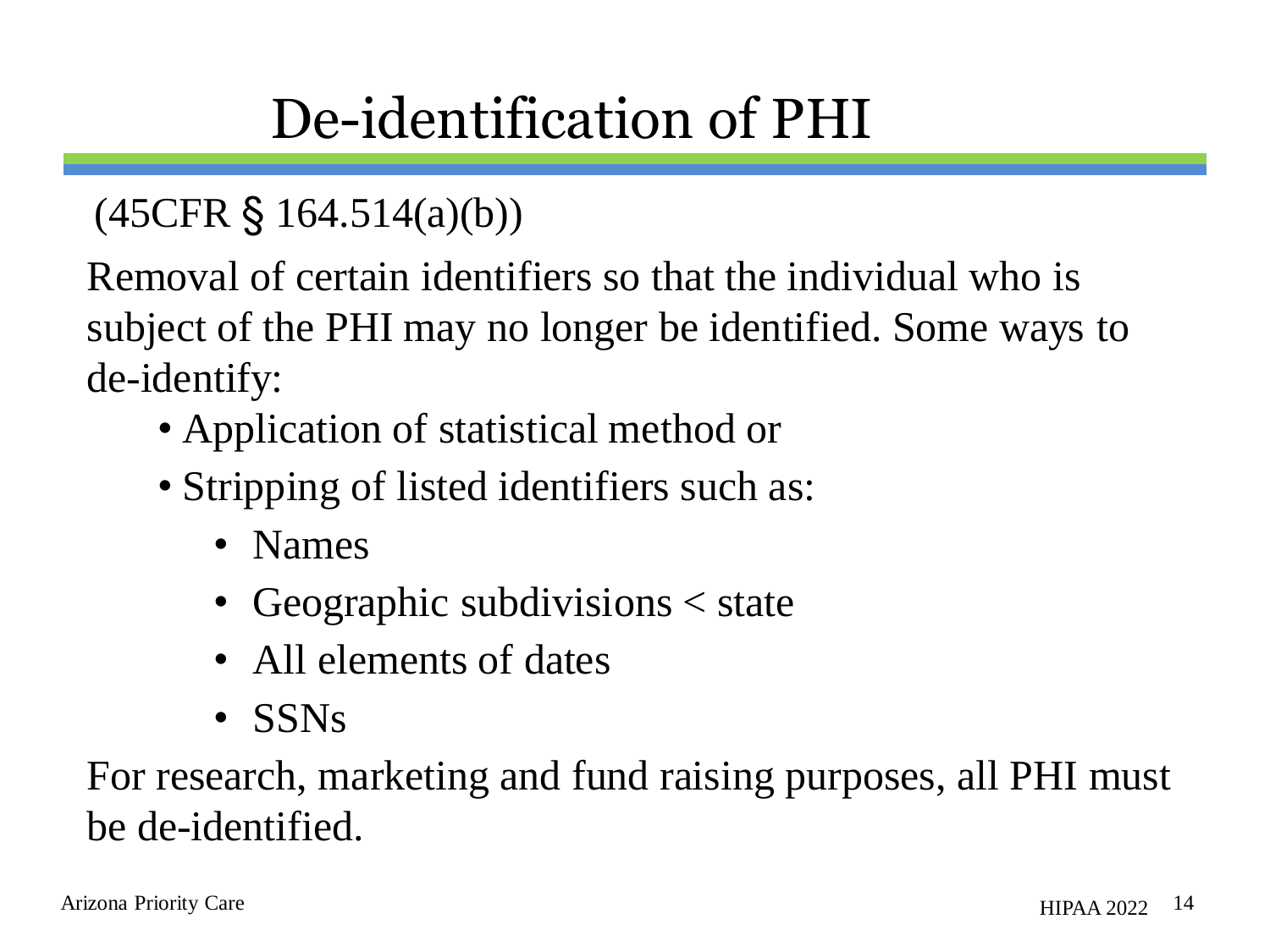# Some Ways of PHI Protection

- Close doors or draw privacy curtains/screens
- Conduct discussions so that others may not overhear them
- Don't leave medical records where others can see them or access them
- Keep medical test results private
- PHI information should NOT be shared or be viewable in public areas
- Don't leave copies of PHI at copy machines, printers, or fax machines
- Don't leave PHI exposed in mail boxes or conference rooms
- Don't share computer passwords or leave them visible
- Don't leave computer files open when leaving unlocked or shared work area
- Dispose of paper containing PHI properly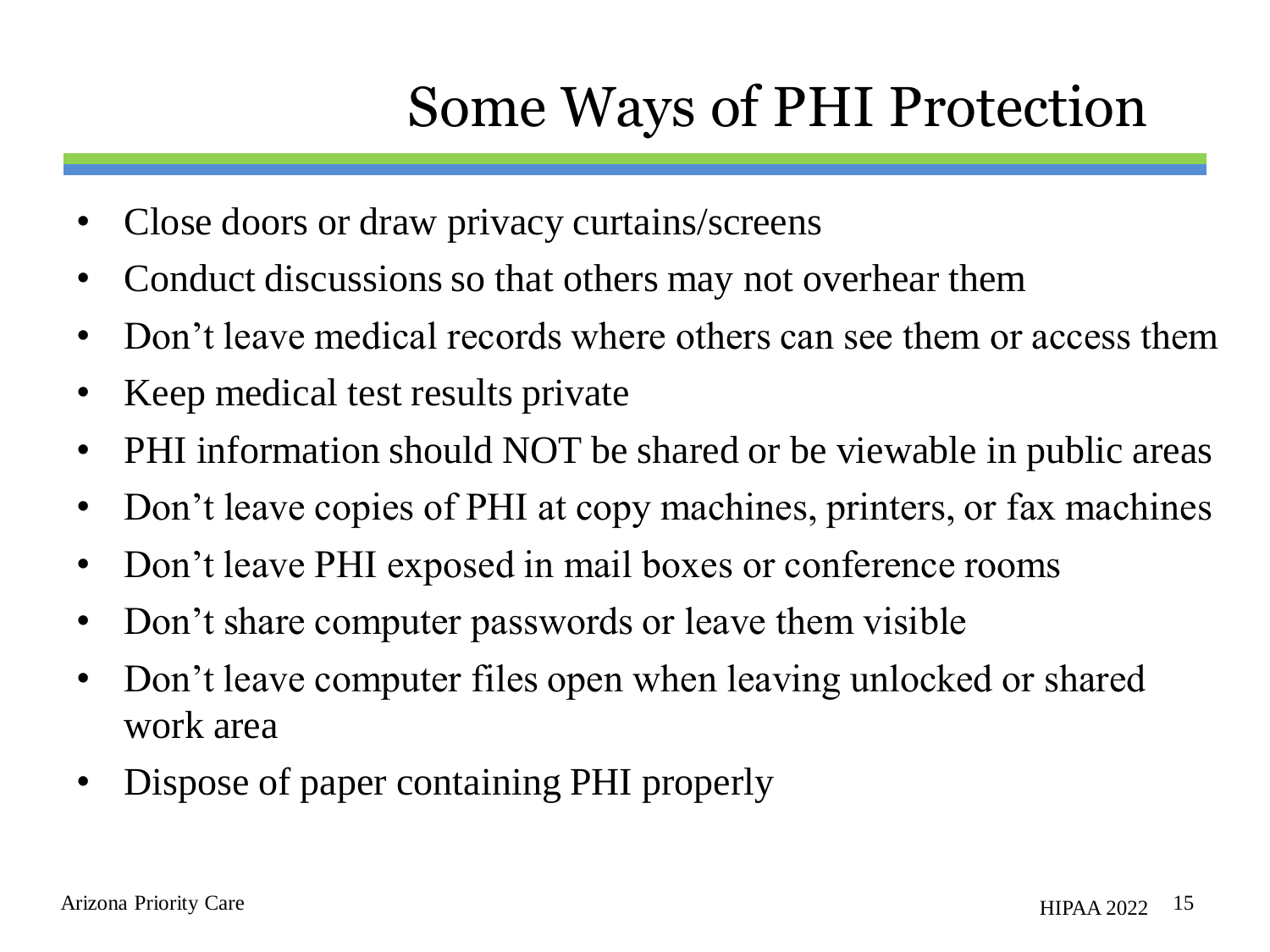# Patient Rights Regarding PHI Disclosure

Patient rights regarding PHI disclosures:

- Receiving notice
- Requesting restrictions
- Accounting for disclosures
- Amendment
- Filing a complaint

#### Authorization issued for disclosure

- Must contain core elements and required statements, including:
	- o Date or event that will trigger expiration
	- o Statement that authorization is revocable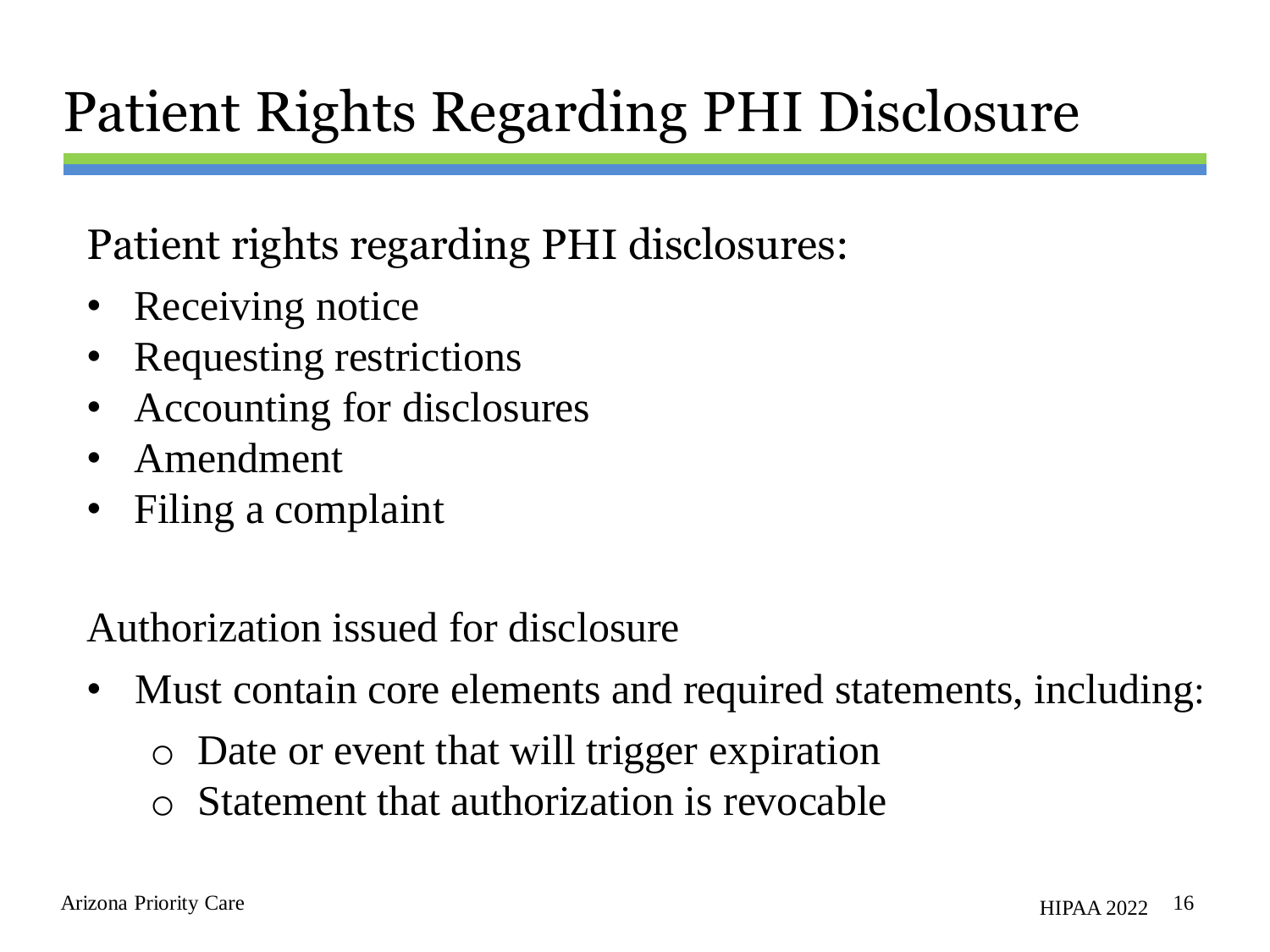## Patient Rights to Receive Notice

The patient has the right to receive a notice of privacy practices

Notice describes:

- How medical information is used and disclosed by an organization
- How to access and obtain a copy of their medical records
- A summary of patient rights under HIPAA
- How to file a complaint, and contact information for filing a complaint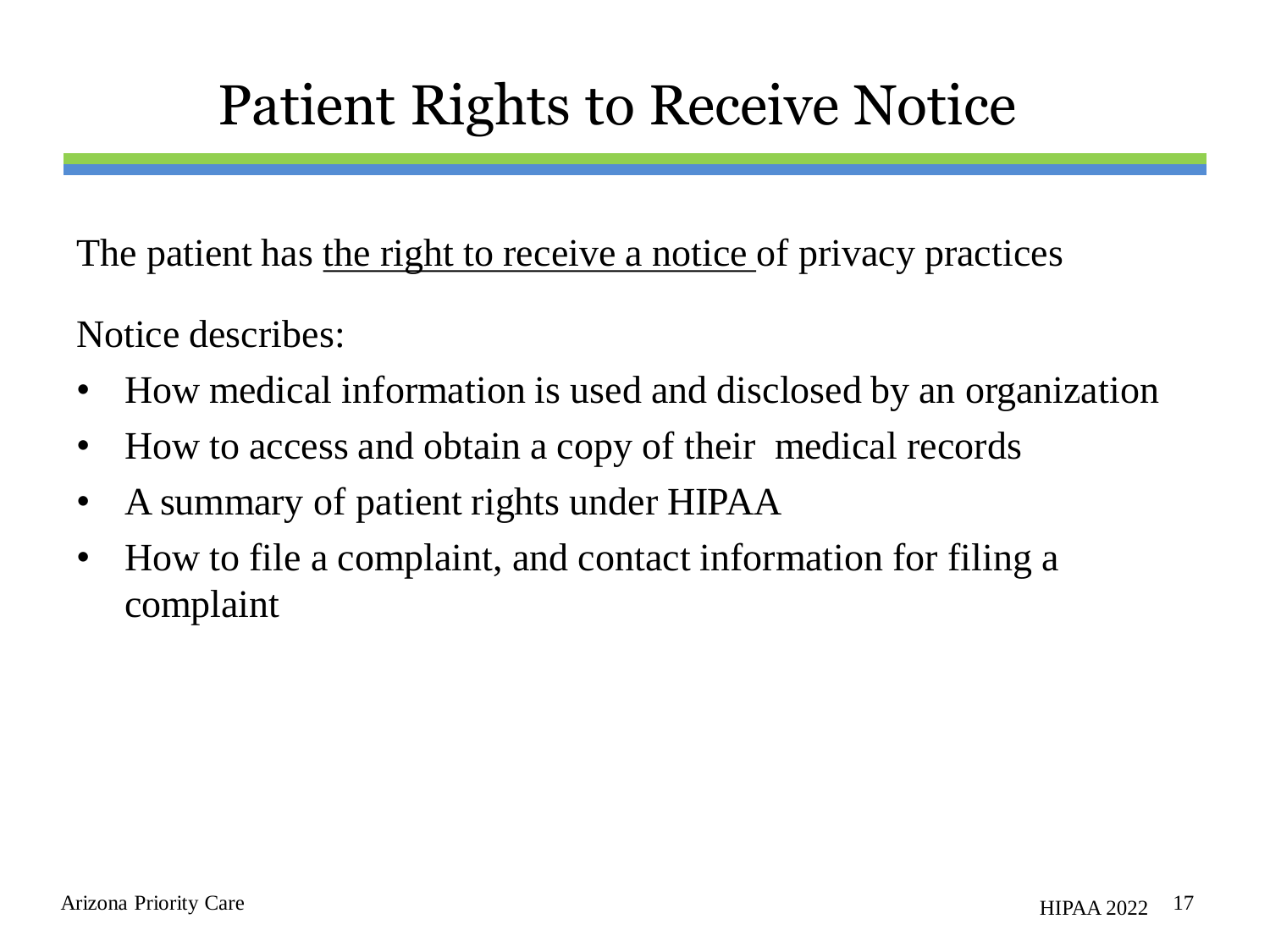## Patient Rights to Request Restrictions

- The patient has the right to request an organization to restrict the use and disclosure (release) of his/her confidential information
	- . Can request restriction in the use of information for treatment, payment, or healthcare operation purposes
	- o Organization is not required to agree with restriction(s)
- The patient can request to receive communication from the organization for any healthcare-related information by alternative means or locations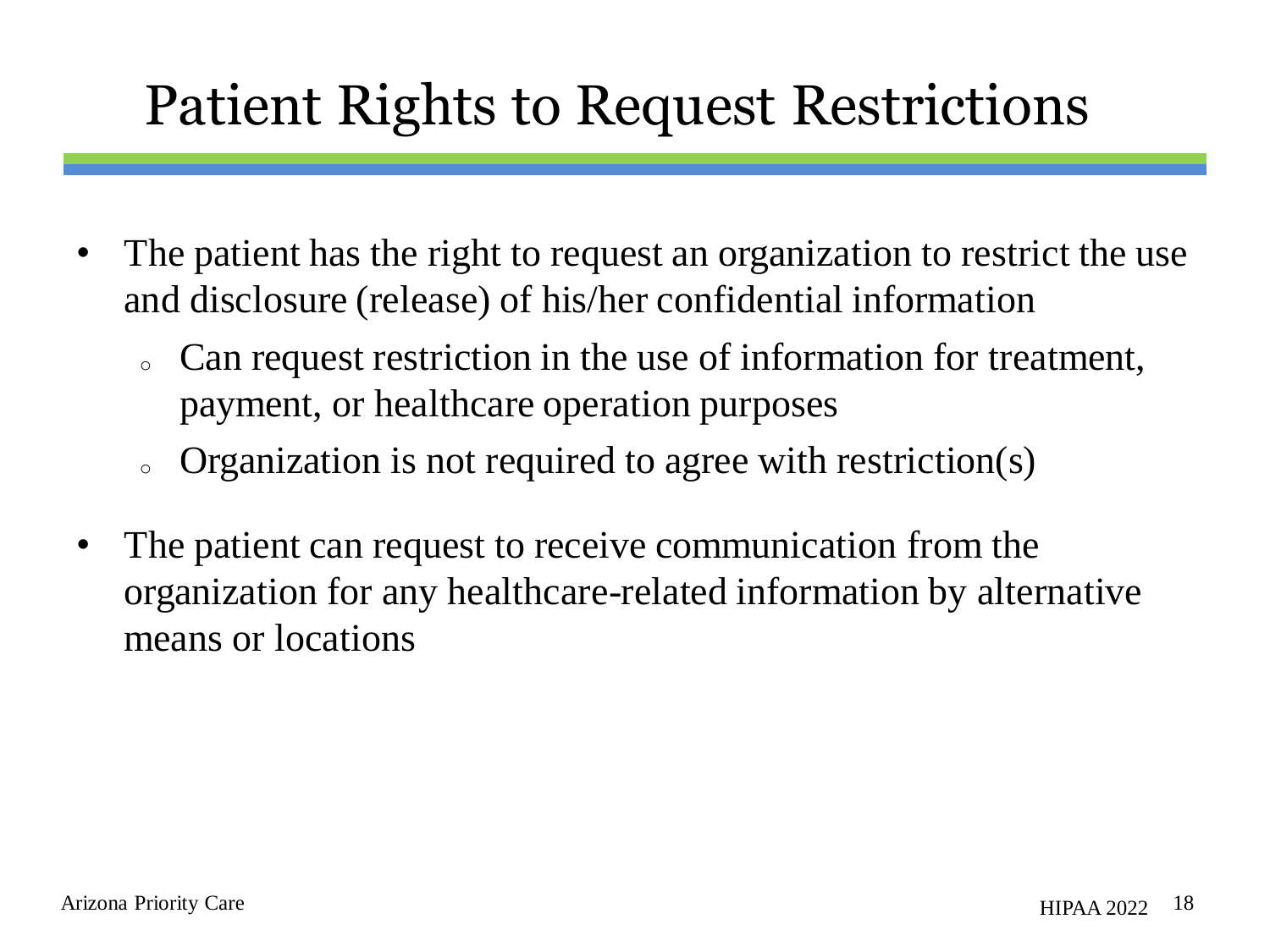# Patient Rights to File a Complaint

The patient has the right to file a complaint to the following if he or she believes privacy rights were violated\*

- Individual within the organization
- The Secretary of the Department of Health and Human Services

*\* Organization must provide contact information for filing a complaint*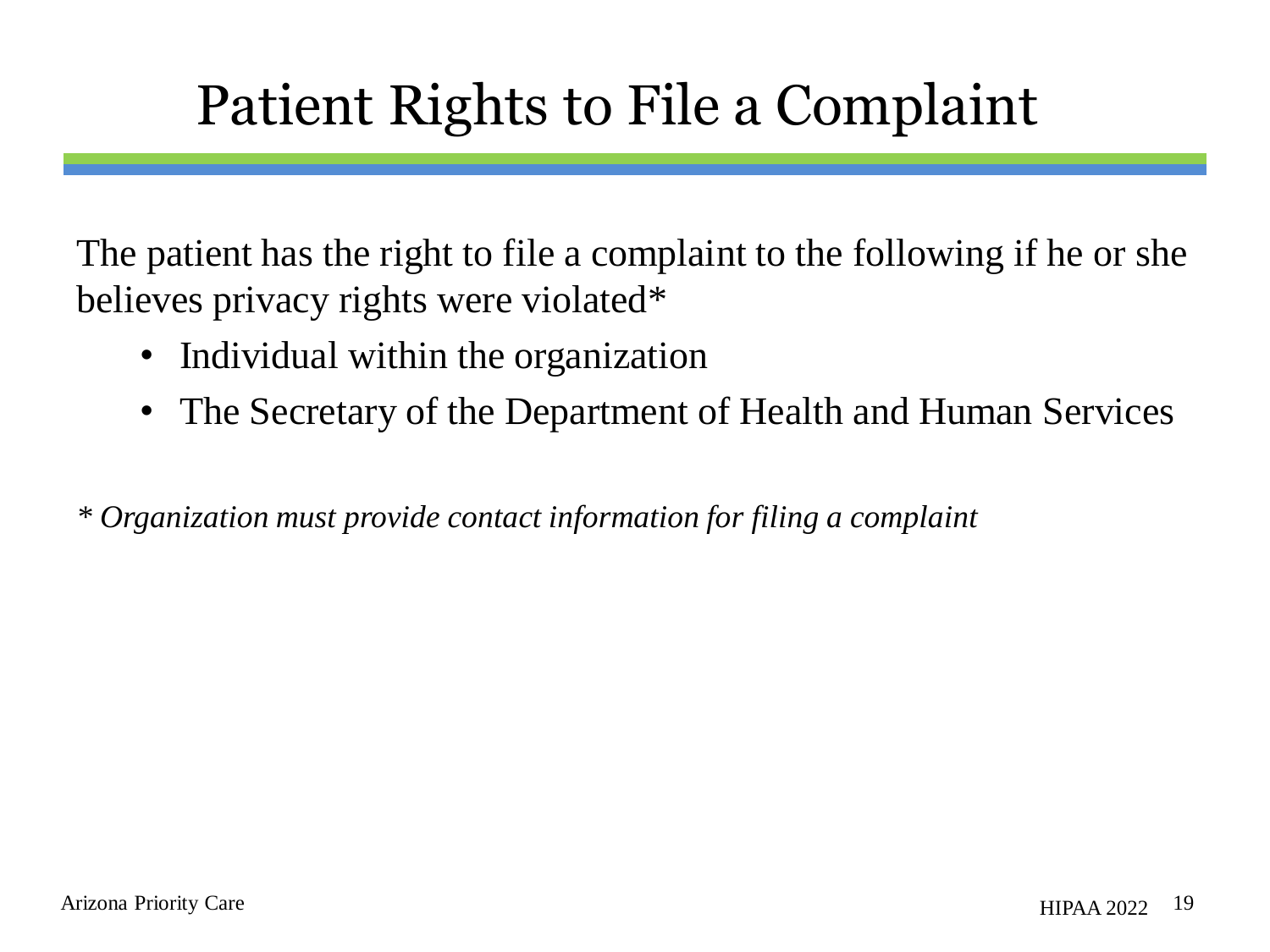# Patient Rights to Account for Disclosures

Patients have the right to request a list of when and where their confidential information was released

- A list of disclosures (releases) within past six years (starting in April 2003)
	- Date of disclosure
	- Name of person or entity who received information and address if known
	- Brief description of reason for disclosure
- Exceptions: Treatment, payment, or healthcare operations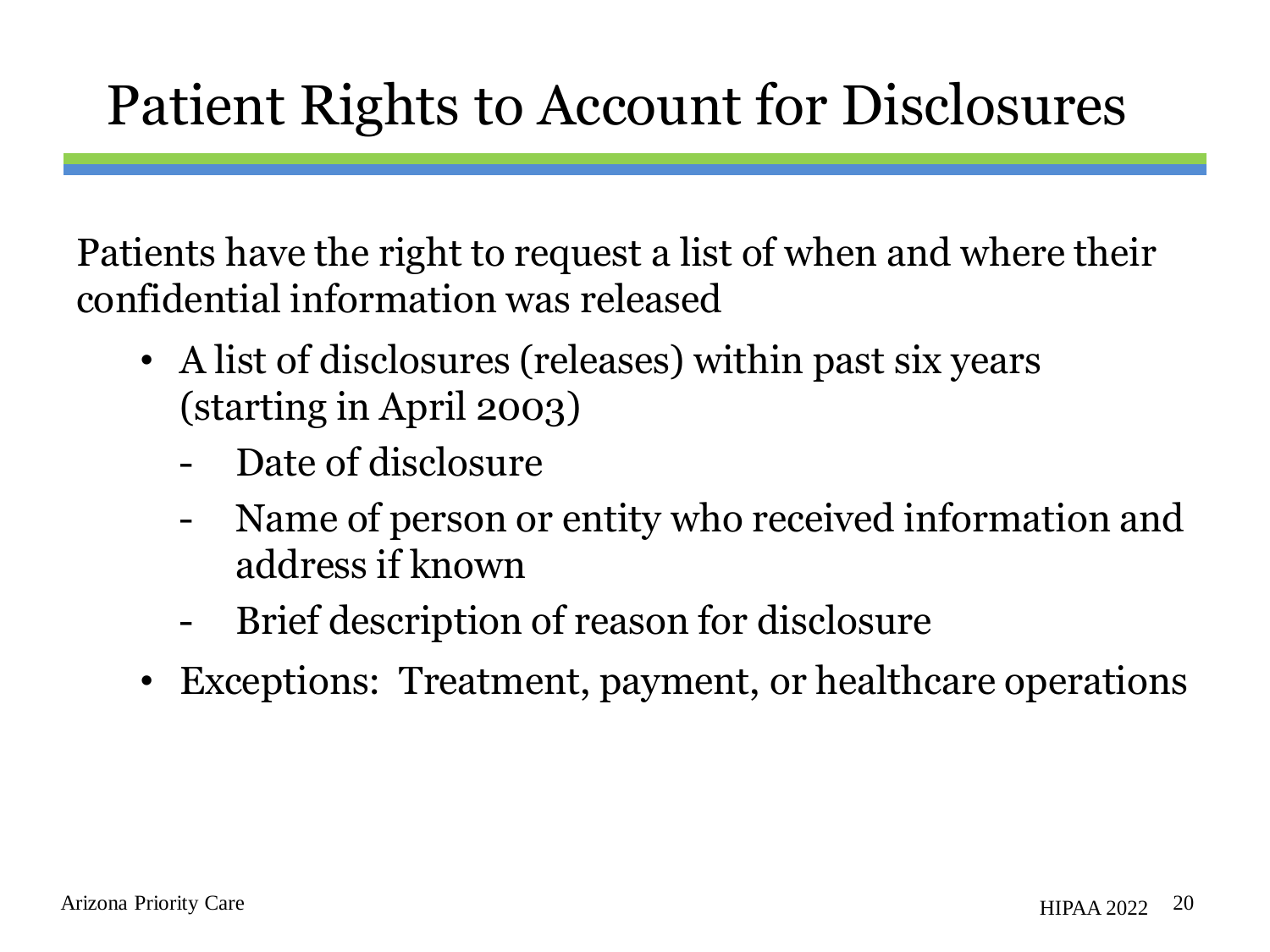## Uses & Disclosures of PHI

(45CFR § 164.502(a))

General Rule

• An entity may not use or disclose PHI, except as permitted or required by privacy rule

Disclosures must be given:

- To individual when requested and required
- To HHS, to investigate or determine compliance with privacy rule

Notice of privacy practices

- Purpose: To provide the consumer with adequate notice of uses or disclosures of PHI
- Must be written in plain language and be provided at the time of the first service or assessment for eligibility
- Has to provide Privacy Officer contact information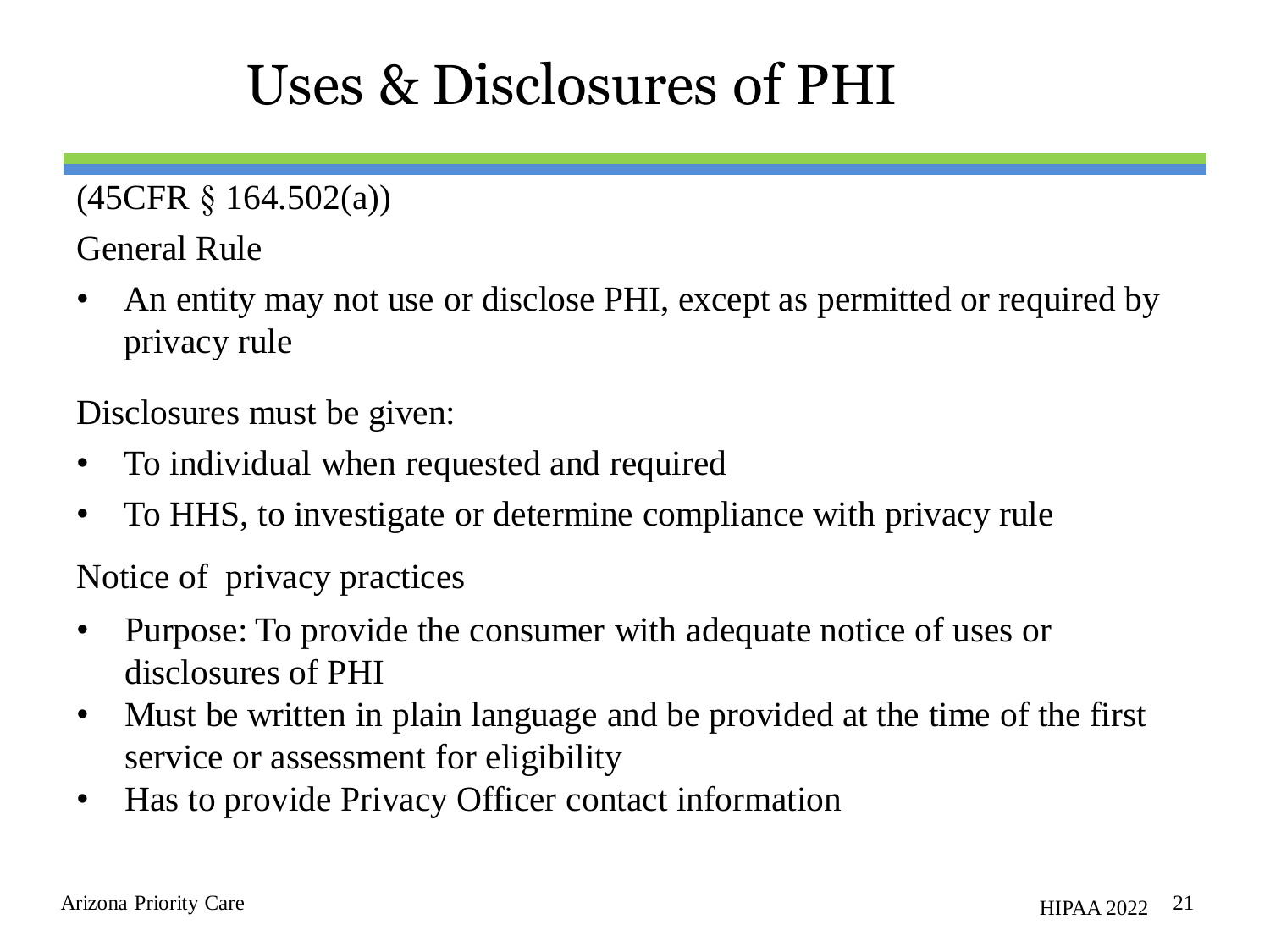# Uses & Disclosures of PHI

#### **Opportunity for Individual to Agree or Object**

Facility/Hospital Directories **–** 45 CFR § 164.510(a)

- Must give the patient an opportunity to restrict or prohibit (can be oral) the use or disclosure of his/her name, location, general condition, and religious affiliation
- Emergency exception

Family, Friends, and Advocates **–** 45 CFR § 164.510(b)

- Must give the patient an opportunity to agree or object to:
	- Disclose PHI relevant to the person's involvement in care or payment to family, friends, or others identified by the patient
	- o Notify of the patient's location, condition, or death to family, personal representatives, or another responsible for care
- When the patient is not present or incapacitated, the above uses and disclosures are permissible using professional judgment in the best interest of the patient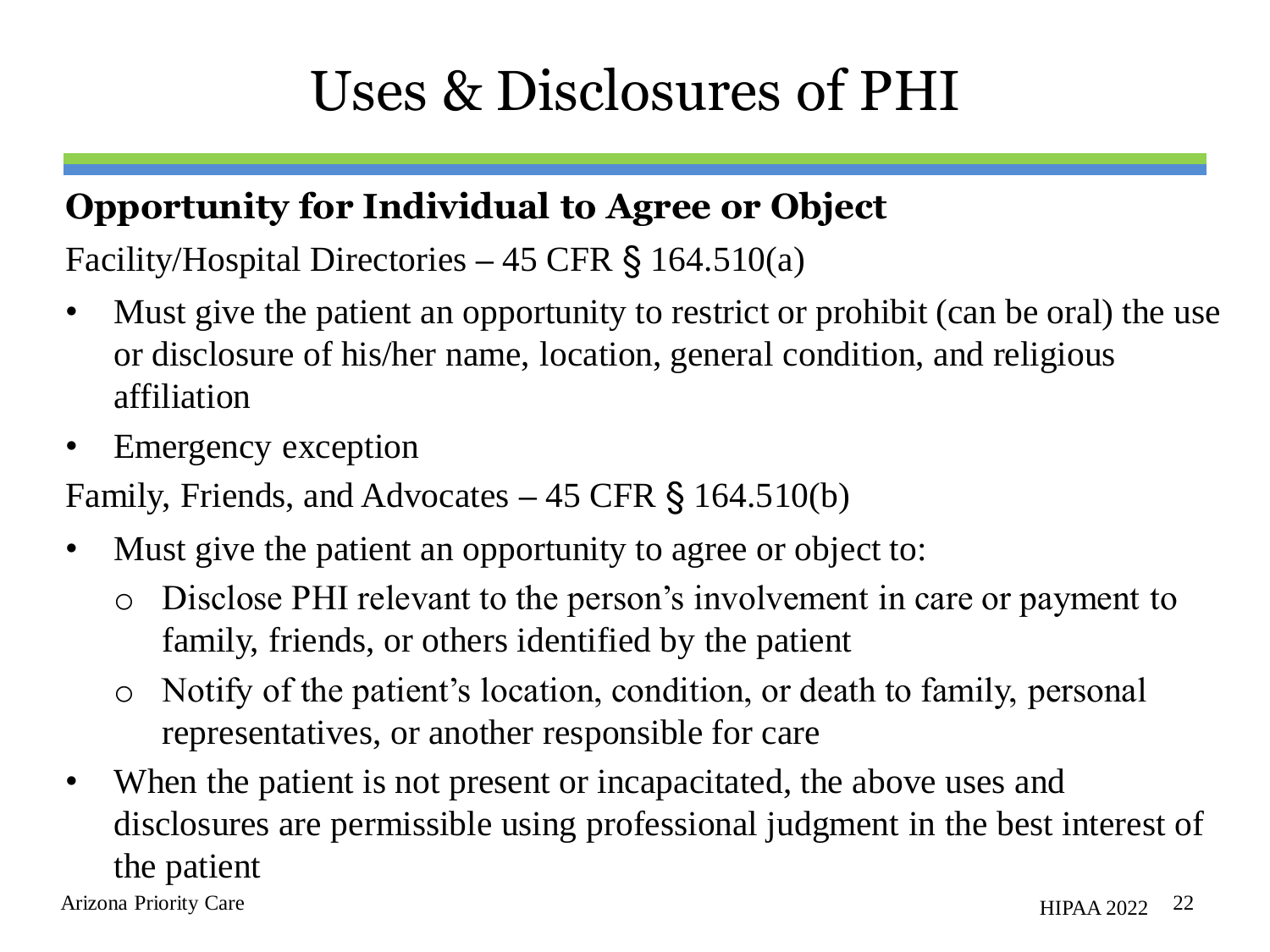# Uses & Disclosures of PHI

**Public Policy** requires disclosure of PHI, as required by law (45 CFR § 164.512(g)-(l))

- For public health
- About victims of abuse, neglect or domestic violence
- For health oversight activities
- For judicial and administrative proceedings
- For law enforcement purposes
- About decedents (to coroners, medical examiners, funeral directors)
- For cadaveric organ, eye or tissue donations
- For research purposes
- To avert a serious threat to health or safety
- For specialized government functions (military, veterans, national security, protective services, State Department, correctional)
- For workers' compensation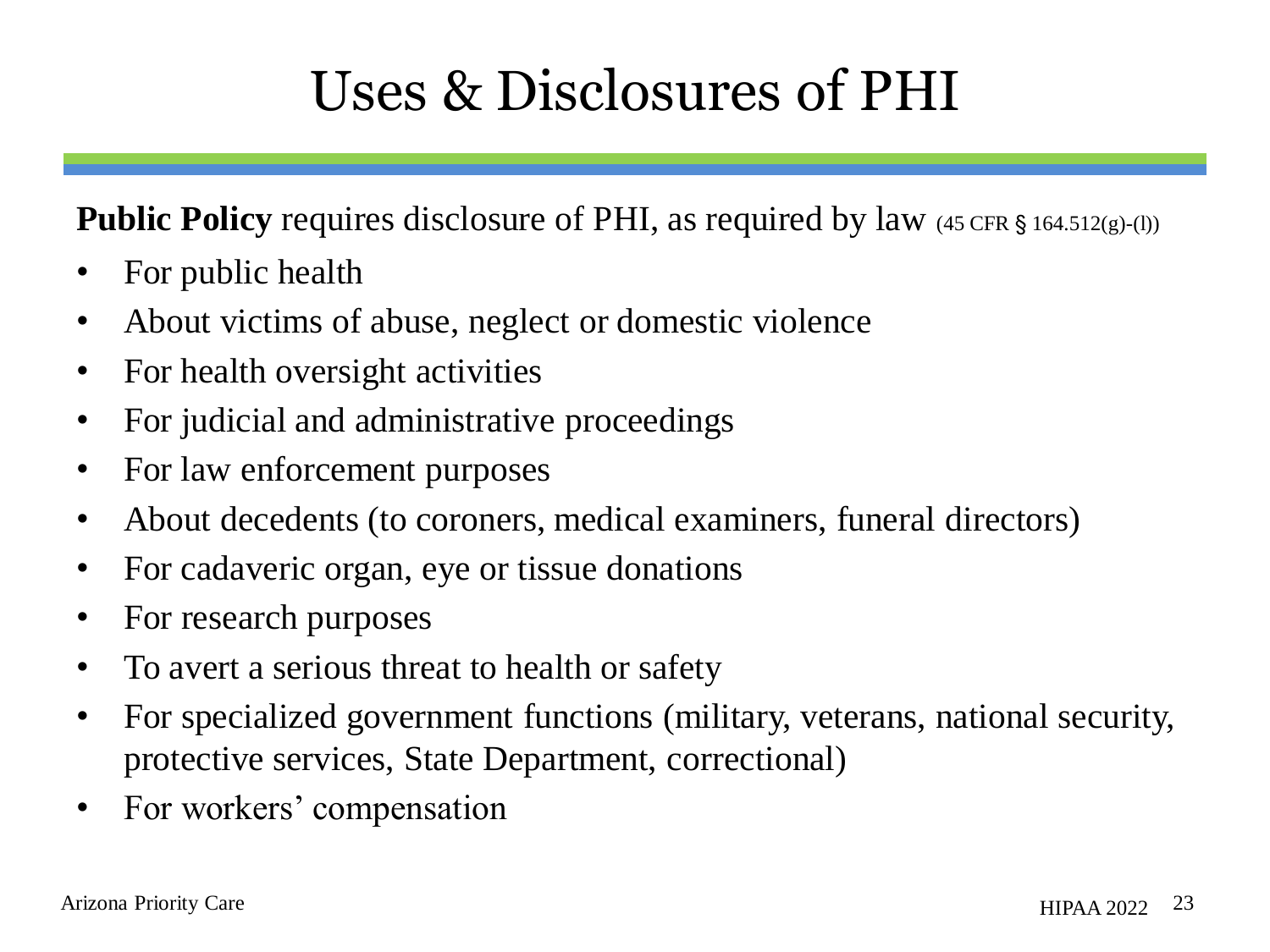### Top 10 Privacy & Security Practices

- 1. When in doubt, don't provide information
- 2. Log off before you walk away from your computer
- 3. Verify fax numbers before sending
- 4. Do not send e-mails or use the Internet unless the connection is secure and approved
- 5. Verify the identity of the caller before releasing confidential information
- 6. Never share your password with anyone
- 7. Maintain the security of all patient information in all its medium, like paper, electronic and oral
- 8. Discuss patient information in private locations
- 9. Access information on a need-to-know basis, only to do your job
- 10. Dispose of confidential information according to proper procedures (e.g., locked shred bins)